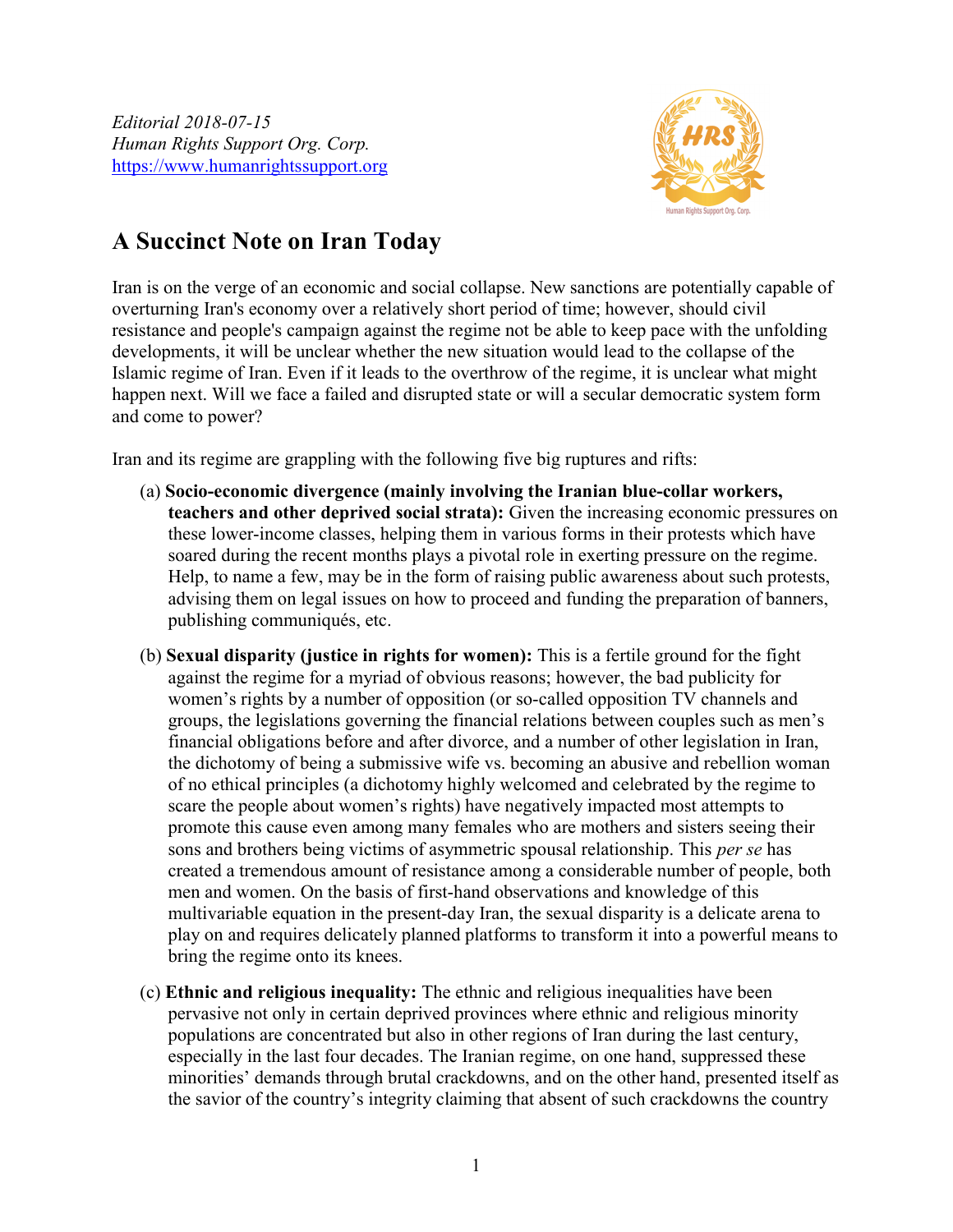would have been disintegrated. This is patently false. The high pride of most of the Iranian people for their historical heritage has played a crucial role in marginalizing the separatist spectrum that have attempted to capitalize on the ethnic and religious minorities. According to our Azari freedom-fighters, the number of Iranian Azaris as the proponents of secession of the Azarbaijan provinces from Iran is estimated to be between fifty and one hundred thousand. The number of separatists in Iran's Kurdestan, mostly having communist dispositions is way less than that. Despite the facts, the Islamist regime is still successful in selling itself as the savior of sovereignty and integrity of Iran, and thereby has managed to spread the fear, among a vast majority of the people, of anarchy and disintegration should the regime be toppled. This illusion must be disenchanted delicately. Given the good relations with the non-separatist freedom-seekers from among these ethnic and religious minorities, and the mindset and preparedness of the majority of the people for justice and human rights regardless of the ethnicity or religion, it would be conceivable to disarm the regime and release the huge social powers against the inequalities without the fear of any anarchy or disintegration. That said, it must be reiterated that there have been long-standing suspicion, and conspiracy theories, among many of the Iranian people to the effect that certain foreign powers have been, and still are, planning to tear the country apart. This issue must be addressed by these "foreign countries", delicately and subliminally, assuring the Iranian people that a failed disintegrated state in the region with the geopolitical positioning of Iran would not be in line with the interest of any regional and international order.

- (d) Government's incompetence in addressing the fundamental problems for the people, i.e. water management, air quality and job creation: Notwithstanding the fact that these problems are on the agenda to unveil the regime's severe lack of competence more and more, and measures to resolve one or all of these problems through non-government entities and in collaboration with western companies, especially the US and Israeli companies (to be disclosed *ex post facto* and at the right time), would be a devastating blow to the never-ending enmity propagandized by the regime, and would function as a sobering heads-up for the least smart communities to figure out how much they have lost because of the regime's idiotic enmity wit the free world. The mechanisms as to how to implement such projects without creating any sensitivity and backlash by the regime can be shared when needed.
- (e) Cultural disconnect between the medieval theocratic regime and the modernthinking people especially the youth: This item including the demands propounded and sought after by the Iranian youth must primarily be taken into account through certain TV programs to be tailored to enlighten the youth and synergize their efforts to exert pressure on the regime.

Although the above rifts tremendously increase risks for the country, they at the same time provide for opportunities for the civil resistance and democracy movement in Iran to capitalize on them to organize the vast majority of people around clear economic and social demands to bring the Islamic regime to its knees. A successful implementation of any plan to this end will undoubtedly help a smoother transition to post-Islamic era in Iran.